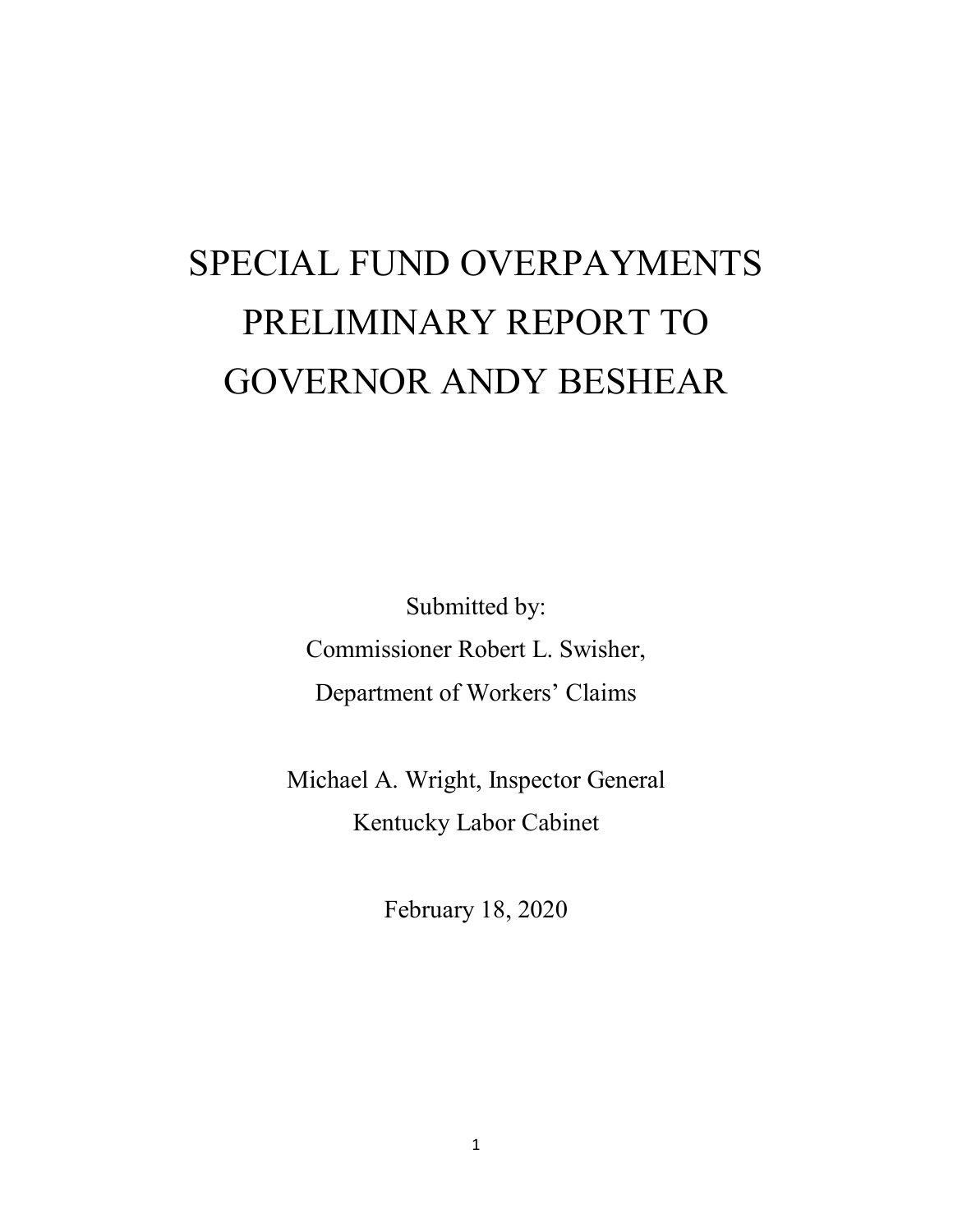## **Introduction**

The Kentucky Department of Workers' Claims has discovered that more than \$560,000.00 of income benefits have been overpaid to certain Special Fund claimants. The purpose of this report is to provide information regarding how overpayments occurred, the extent of those overpayments, the steps being taken to recover funds overpaid, and the procedures the Department is implementing to prevent or reduce the incidence of future overpayments. In order to provide context, a brief description of the purpose, evolution and funding mechanism of the Special Fund will be provided.

# Purpose and Evolution of the Special Fund

Kentucky's Special Fund ("Fund") was established to provide income benefits to injured workers. When created by the General Assembly in 1946, the Special Fund was named the "Subsequent Injury Fund" and provided benefits to employees with preexisting non work-related disability who sustained subsequent, compensable work-related injuries. Similar funds were established in other states to encourage employers to hire veterans returning from war with service-connected disability. When such an employee suffered a work-related injury, the employer was liable only for that portion of the occupational disability attributable solely to the work injury. That portion of the occupational disability attributable to the preexisting disability was the liability of the Fund. The Fund compensated only injuries and excluded occupational disease claims.

In 1960, the Fund was expanded to include occupational diseases. The name was changed to the "Special Fund" in 1964 and in following years, the liability of the Fund was expanded to include dormant, non-disabling diseases and conditions that were aroused into disabling reality by a work-related injury or exposure. In injury claims, if the work incident aroused a pre-existing dormant non-disabling condition into disabling (symptomatic) reality, liability for the resulting disability was apportioned between the employer and the Fund. By way of illustration, John Doe bent down, picked up a shoebox at work, and in doing so suffered a herniated lumbar disc. Medical evidence established that Doe had preexisting degenerative disc disease in his lumbar spine that was not producing any symptoms before the work incident. That evidence established that "but for" the preexisting dormant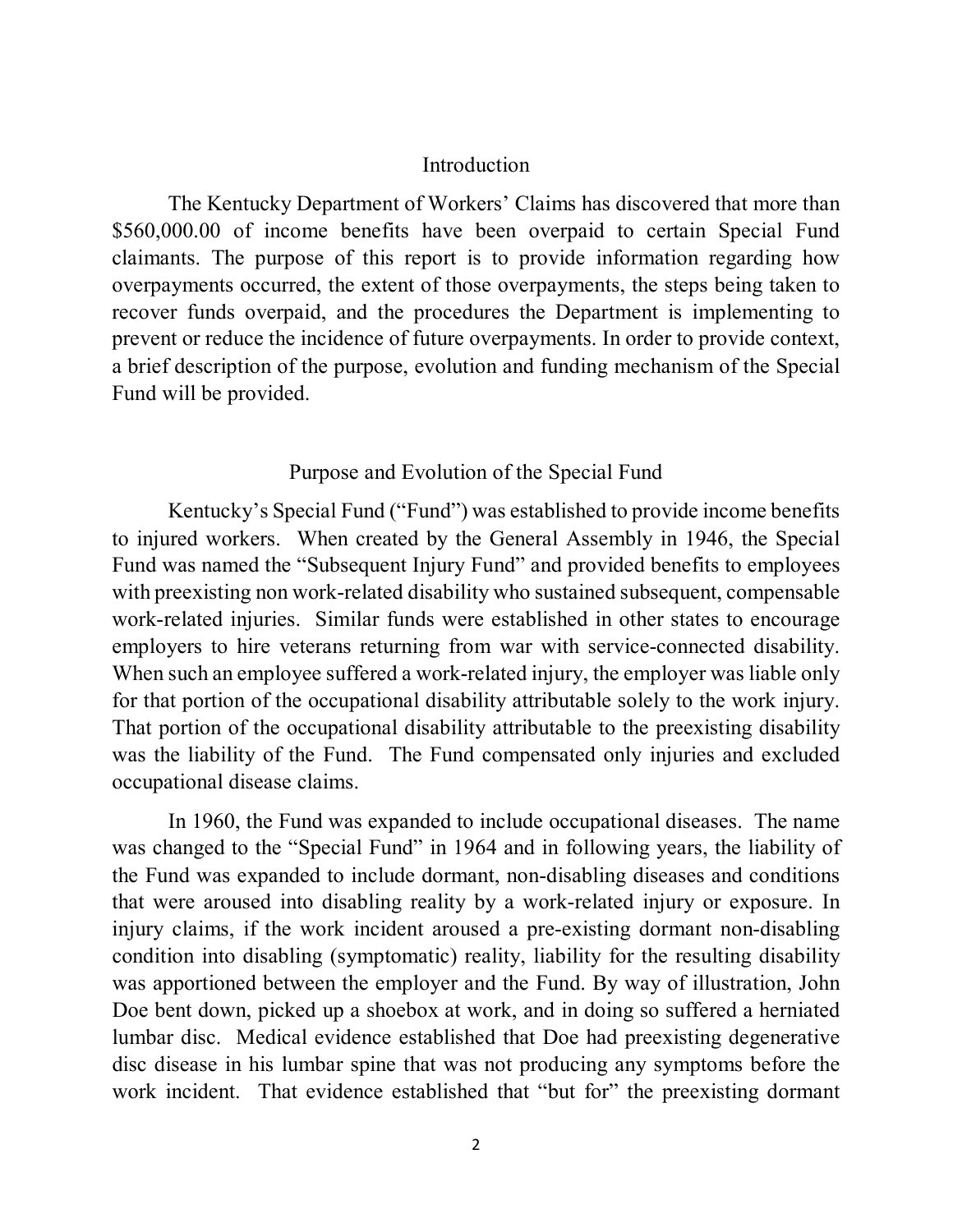condition, the act of bending down to pick up a shoebox would not have resulted in a disc herniation. In light of this evidence, liability for an award of permanent disability benefits was apportioned between the employer and the Fund and each paid a portion of the weekly income benefit. The Fund was, essentially, a shared risk pool in which all employers were required to participate.

The implementation of the black lung program in 1972 resulted in many more claims asserted against the Fund with the Fund initially paying 75% of the liability in most claims. As a result of HB 1 of the 1996 Extraordinary Session, the Fund was essentially "closed" to further claims. The Fund has no liability for any claim in which the injury or last exposure occurred on or after December 12, 1996 and is essentially in run-off status with respect to its legacy claim.

# Funding Source

Workers' compensation income benefits are paid to Special Fund claimants from the benefit reserve account administered by the Kentucky Workers' Compensation Funding Commission. KRS 342.122 requires the Funding Commission to impose an assessment on workers' compensation insurance premiums collected by insurance carriers and simulated premium calculated by selfinsured employers for the purpose of funding and pre-funding the liabilities of the Fund (and to fund the operation of the Labor Cabinet and the Funding Commission). Insurance carriers collect the assessment from their insureds and transmit the funds to the Funding Commission. Self-insured employers pay the assessment directly to the Funding Commission on a quarterly basis. The 2020 Special Fund assessment rate is 6.41%. No benefits are paid from the General Fund.

#### Current Payees and Benefit Payments

The Fund currently pays bi-weekly benefits to 4,017 claimants in the total sum of \$1.6 Million, yielding an annual payout of approximately \$42 Million. Benefits are payable for the lifetime of the claimant. The Fund is only liable for indemnity benefits; the employer's insurance carrier is liable for all medical benefits.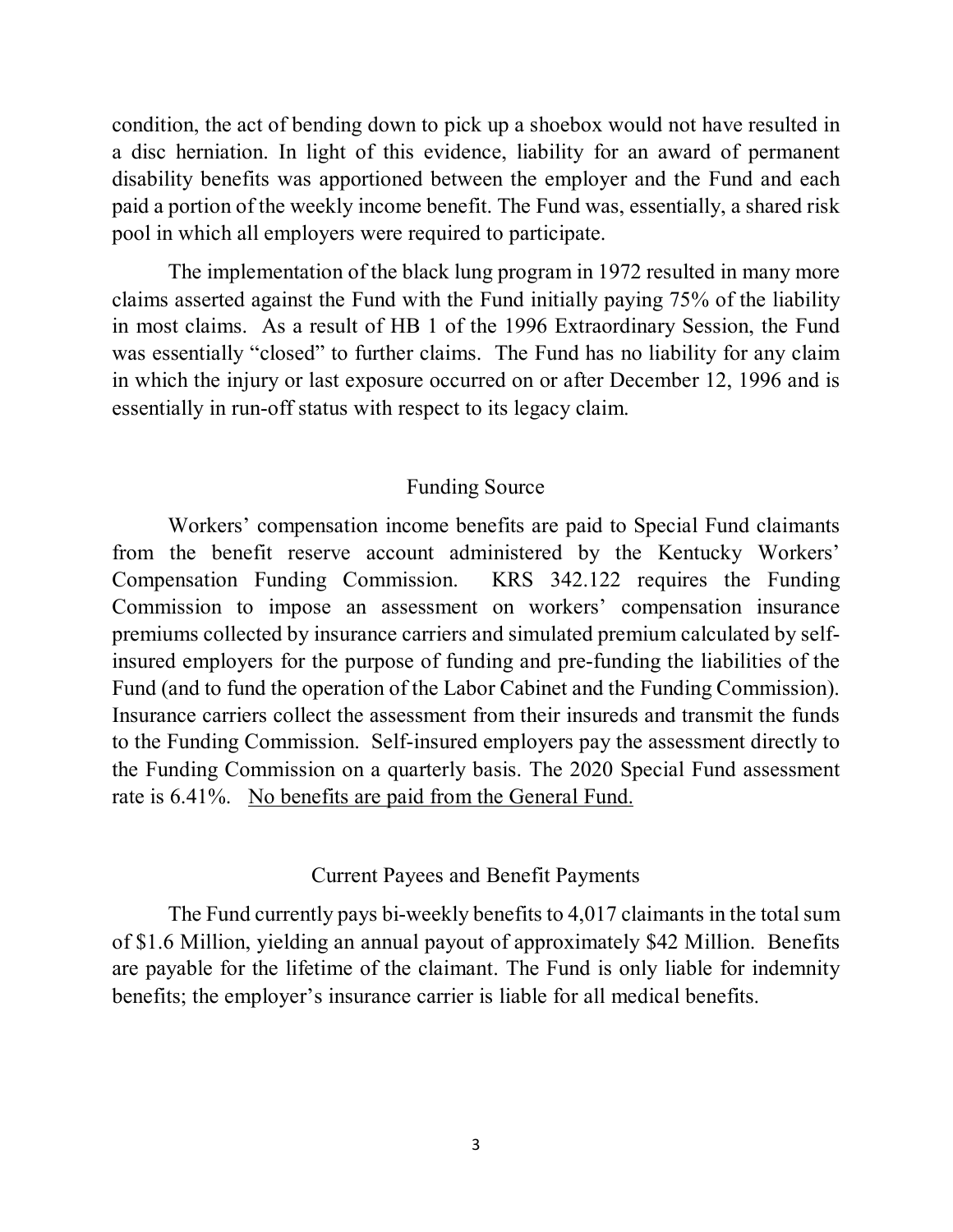## Investigation by the Office of the Inspector General

On December 3, 2018, the Office of the Inspector General (OIG) was requested to investigate allegations of theft of funds via the Division of Workers' Compensation Funds (Special Fund). The OIG was also was investigating allegations of misappropriations and mismanagement of federal and restricted funds in the Kentucky Occupational Safety and Health program (KOSH).

On November 15, 2019, the OIG issued a Report of Investigation regarding the Special Fund and KOSH allegations. The Report found no employee fraud or misappropriations of restricted or federal funds in the Special Fund or KOSH program; however, the OIG determined numerous areas of mismanagement by both KOSH and Special Funds programs during the Bevin Administration. The OIG Report also determined the significant over payment of benefits to deceased claimants as staff failed to timely identify a beneficiary's death.

The Report found over the past three (3) years, the Special Fund had three different Directors as well as an Assistant Director detailed to the Director's position. During FY 2018-2019, all Special Fund employees either retired, tendered their resignation, or transferred to other state positions outside the Labor Cabinet creating a void of leadership, experience and historical knowledge.

# Overpayment of Benefits

Overpayment of benefits generally occurs when the Fund is not timely notified, or does not learn independently, of a beneficiary's death.

Historically, the staff of the Fund have reviewed the Social Security Death Index database to look for social security numbers that match numbers in the Fund's payee database. The Fund pays for access to this federal database. When a match is identified, Fund staff are to enter that information in the Claims Payment Management System in order to terminate benefit payments. Until July 2017, the Special Fund was a part of the Division of Workers' Compensation Funds in the Department of Workplace Standards in the Labor Cabinet. As a result of a reorganization by the Bevin Administration, the Division of Workers' Compensation Funds (which, at that time included the Special Fund and the Coal Workers' Pneumoconiosis Fund) was administratively assigned to the Department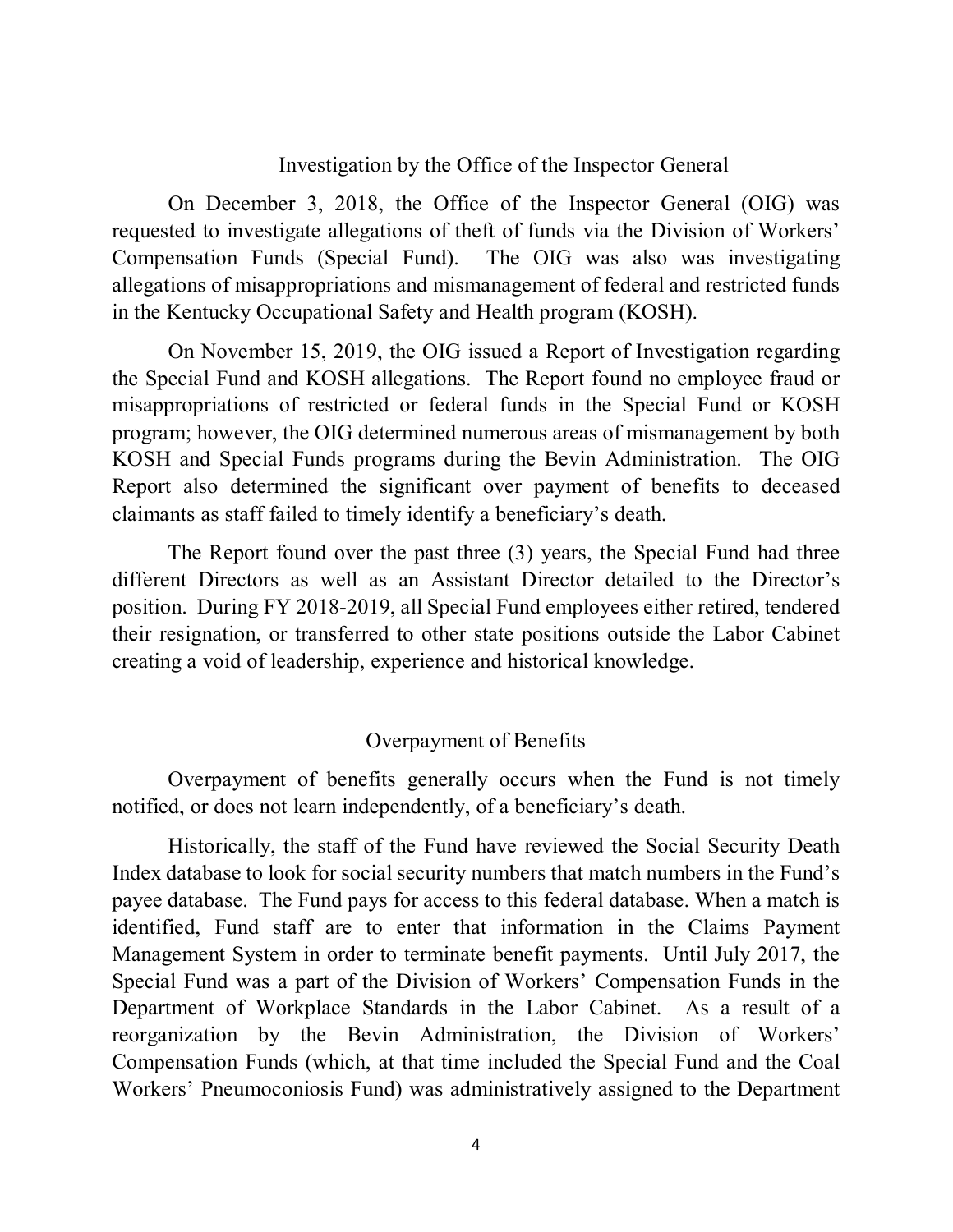of Workers' Claims. At that same time, the Labor Cabinet physically relocated the Fund operation to the building in which the Funding Commission is located. The Cabinet also assigned on-site personnel management authority to the Executive Director of the Funding Commission in anticipation of legislation that would remove the Special Fund from the Department of Workers' Claims and place it within the authority of the Funding Commission. Although such legislation was introduced in 2018 and again in 2019, it was not enacted.

As noted in the report of the OIG, during FY8-19 all employees left the Special Fund. That exodus left the Fund with a critical staffing shortage that the Labor Cabinet is now aggressively addressing. The loss of institutional knowledge regarding the processes and procedures of the Special Fund has proven to be a particular challenge.

In the spring of 2019, Deputy Commissioner Robert Milligan was appointed acting director of the Special Fund and determined that the Fund had not been informed of, or had not independently discovered, the deaths of some beneficiaries. His conclusion was that the Social Security Death Index matching process was not reliable. It was determined that Google searches were more likely to provide accurate information regarding the status of beneficiaries. Accordingly, the Department of Workers' Claims enlisted the assistance of each of its divisions in making over 4,500 Google searches to identify deceased beneficiaries. Those searches revealed over 300 deceased beneficiaries who had not been removed from the Fund's database.

As a result of this Special Fund program review, the Fund has identified sixty (60) accounts that have or have had overpayment balances. Outstanding overpayments initially amounted to **\$562,573.83**.

Since the appointment of Secretary Roberts and Inspector General Wright in December of 2019, the OIG has investigated and identified \$**252,595.12** in overpayments that are recoverable, providing banking information, account balances, and contact information to the Department of Workers' Claims. OIG has referred back to the Department twenty-one (21) of the thirty-four (34) referred cases to pursue further collection efforts. Those recoverables are further broken down as:

- Funds repaid, returned or reclaimed \$85,541.03 (cash in hand)
- Funds sitting in bank accounts to be recovered \$107,662.16